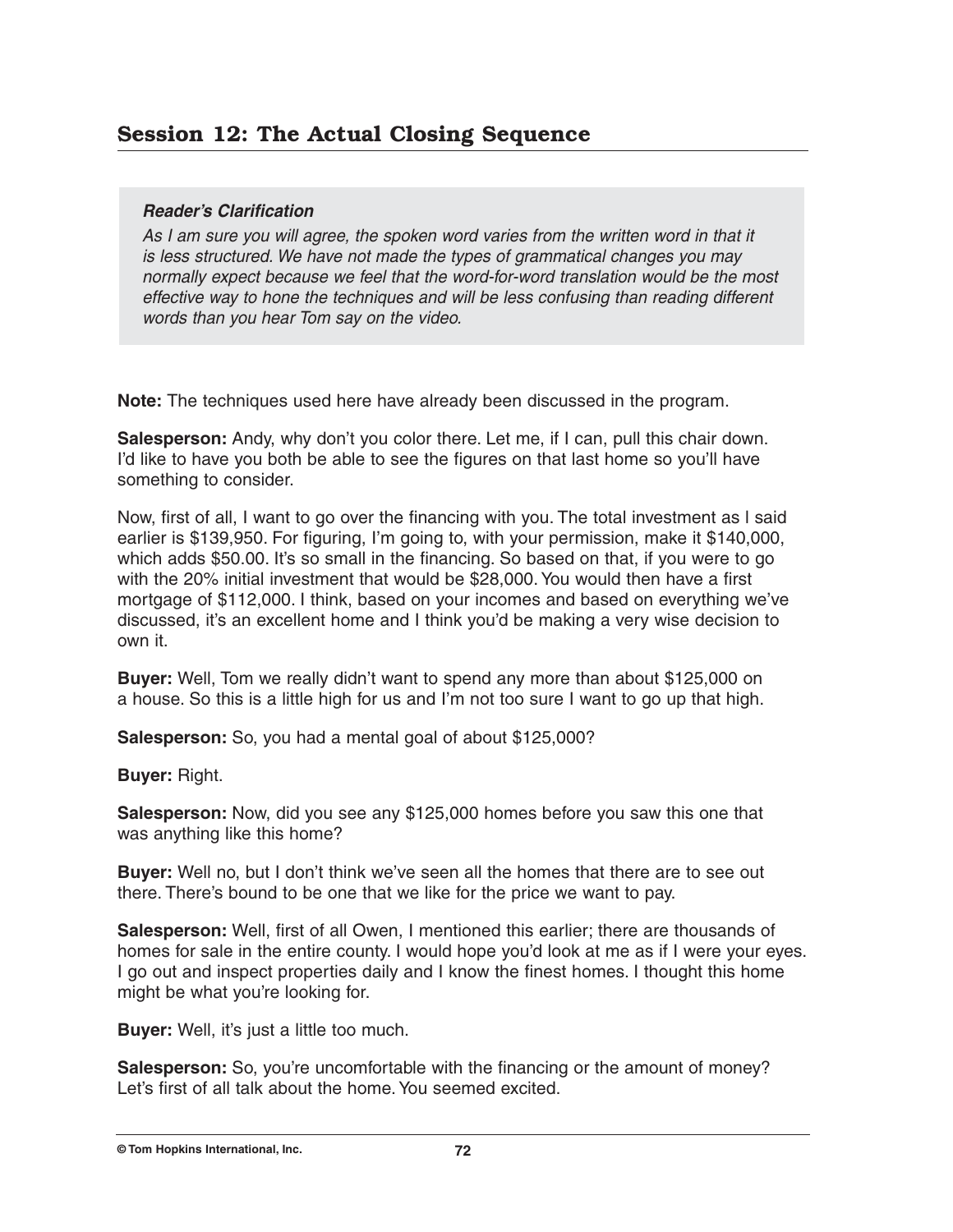**Buyer:** I liked it. It had some really nice things. We liked the hardwood floors. You said that you liked the cathedral ceilings in the family room.

Yes, that's nice. It's a nice house.

**Salesperson:** I think what might make sense is let's go ahead and draft up your feelings. Put it down on paper so we can stand back and look at it and see if it makes sense. Did you have a middle initial, Mary?

**Buyer:** Yes, D.

## **Salesperson:** And you Owen?

**Buyer:** Well, now we're not ready to buy this home yet, Tom. We haven't made up our minds yet.

**Salesperson:** Oh, I know. You see it's pretty well been proven that a decision is only as good as the facts so it makes sense that I outline all the facts; then we can weigh everything. We're not going to jump into this thing. If it's not right, then we're going to wait. But if it's right, well, we'll know it. So do you have a middle initial?

**Buyer:** It's W.

**Salesperson:** A lot was mentioned in the home and I'm trying to think. Let's get some of the small details out of the way. Besides the carpets and draperies there were some things that we wanted left.

**Buyer:** The refrigerator and the swing set for Andy. I can't think of anything else.

**Salesperson:** Let's say hypothetically the home is right and you decide on it. Based on your situation with school, would a 30-day possession and settlement be O.K.?

**Buyer:** That's about right. I think we could close in 30 days, if we like it, if we decide to go with the house.

**Salesperson:** Is your hesitation — do you think — primarily money? Is that what's really holding you back?

**Buyer:** Well, of course it's a nice house but I don't want to go with that kind of money for the house.

We did want them to paint that hallway.

**Salesperson:** We mentioned that in the home and I almost forgot it. I'm sorry. In fact, I've got it on my notes here.

**Buyer:** The hallway is really the only objection with the house, otherwise we like it.

I never pay the asking price for a house. \$140,000 is just too much. I don't think I could go anymore than maybe \$130,000 for the house.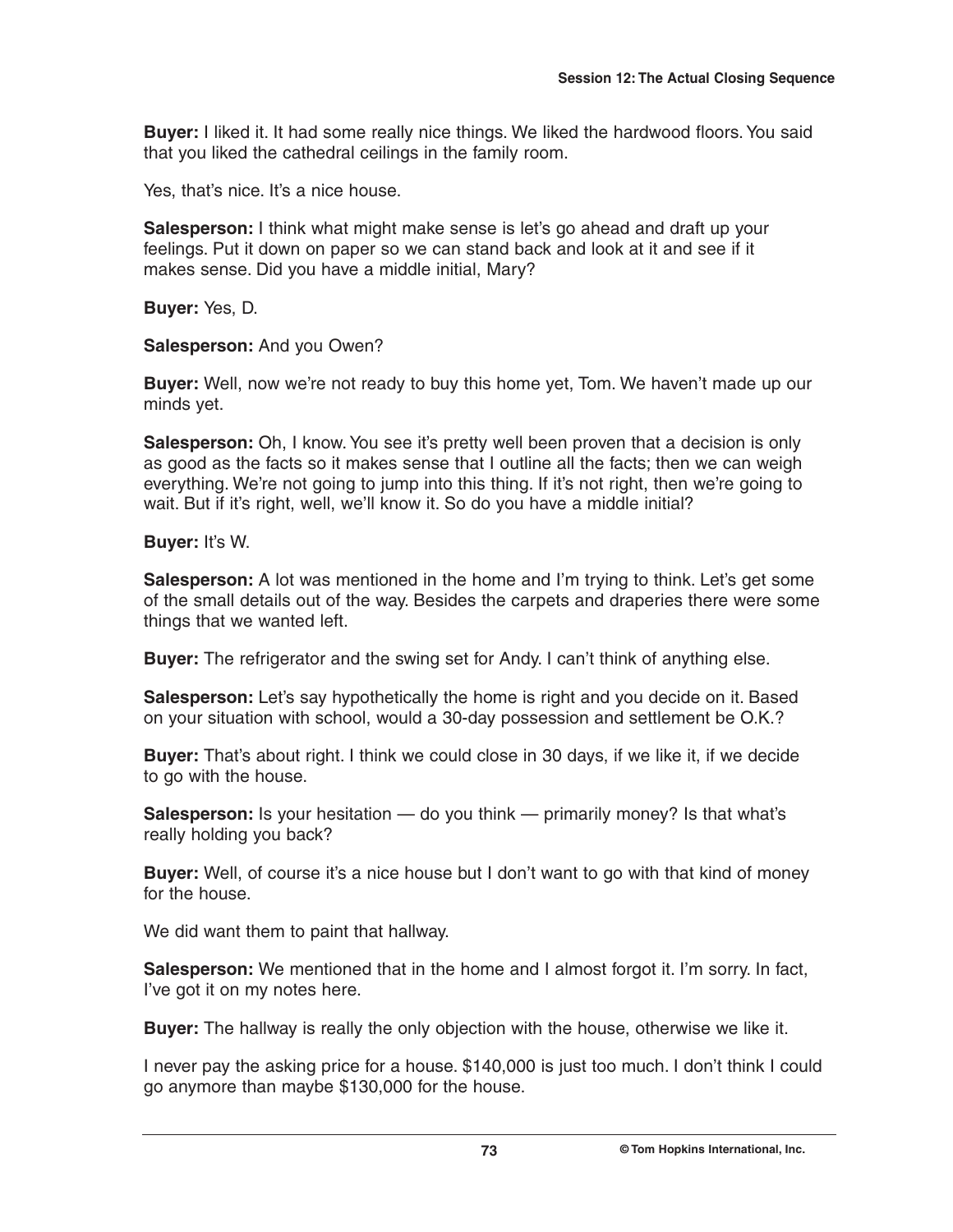**Salesperson:** So, really the hesitation is the money. It just costs too much.

**Buyer:** Money is an important consideration. You understand that, I'm sure.

**Salesperson:** About how much too much do you feel the home is?

**Buyer:** It's \$10,000.

Well, I'd like to pay \$130,000 for the house. It's about \$10,000, maybe \$5,000 too much. Look, \$130,000, if I were going to buy the house. I think that would be fair.

**Salesperson:** I'd like to take a moment and look at the financing as far as the monthly investment, based on what they're asking — \$139,950. At prevailing interest rates your monthly investment, (and, of course, this has to be approximate because I don't know the type of insurance that you're going to want), based on the principal interest, taxes, and insurance we're looking at approximately \$1,400 to \$1,500 a month on the home.

**Buyer:** That's a little more than we talked about.

**Salesperson:** It's about \$200 more than you said you could stretch to. One thing I want you to realize, the reason I asked you all those questions before we left was to make sure that I found you a home you wanted, that had everything you wanted, and one you could qualify for the loan. We are going to be putting a new loan on the home and because the company is furnishing your car, and based on — as we chatted in the car — the few bills that you've got, I'm confident that I can get you the loan. Now the lender is the one today that scrutinizes the qualifications of the buyer.

**Buyer:** That's not really that much more.

Why don't we just go home and think it over. I don't want to rush into anything. Maybe if we just sit on it overnight we can come back again tomorrow

**Salesperson:** Well, I know you wouldn't take your time thinking this thing over unless you were seriously interested, would you?

I mean I know you're not telling me that after the whole day we spent together, to get rid of me. So, may I assume you'd spend considerable time analyzing it?

**Buyer:** Owen, we've been looking for quite a while now. I like the house. We like quite a few things in it. Maybe we don't really have to think that long about it. I know once we go home you're not going to want to go out for a while to see another house. This is one that's really hit us.

Honey, we don't want to rush into this thing. We've been looking for 2-1/2 months, but there are other houses out there.

**Salesperson:** I'm not in a hurry, by the way; I want you to realize that Mary.

**Buyer:** Is the seller in a hurry to get out of the house?

**© Tom Hopkins International, Inc. 74**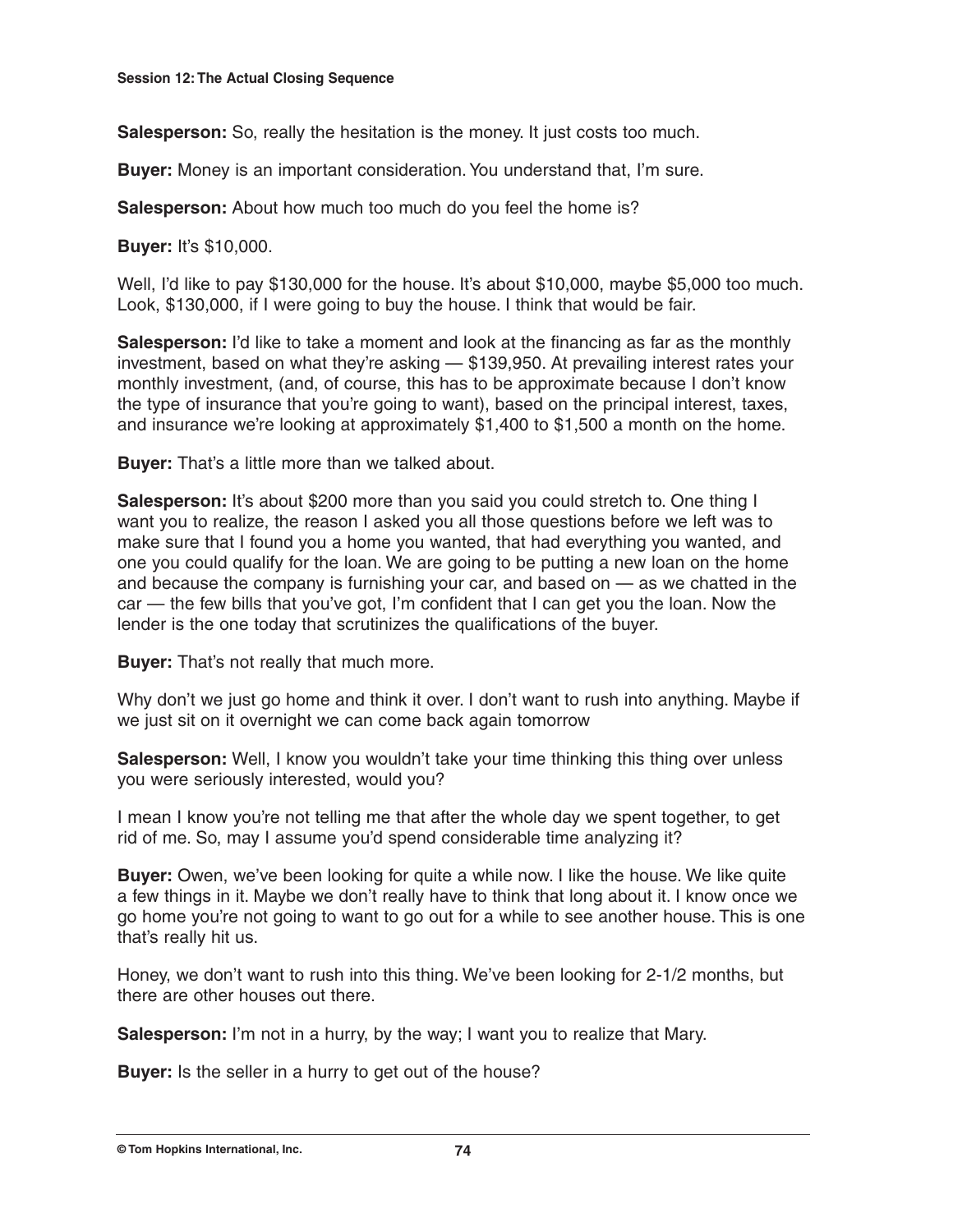**Salesperson:** Well, they have a need to sell. They have a job relocation opportunity but it's not urgent as far as I can tell. They are nice people and they've done a beautiful job on the home.

**Buyer:** Do you think they might take a lower offer on the home?

**Salesperson:** I have learned never to make a decision for a client. Please realize that I'm only authorized to quote the listed value; any less would have to be negotiated. Now, what are your feelings as to the value?

**Buyer:** Like I said, if we like this home, then I think \$130,000 is tops. That would lower our monthly payments a little bit and maybe get it closer into our budget — so, that's it \$130,000.

**Salesperson:** I have a feeling that it's not so much the total investment as it is the monthly payment. Is that \$200 a month really bothering you?

**Buyer:** We're still on somewhat of a budget. It's not that we can't afford the house, but we want to keep our payments as low as possible.

**Salesperson:** You see, l want you to have the home but I also don't want to insult them by coming in too low. A lot of times I've seen people offer too much less than the asking price and the seller takes it personally and not only won't consider accepting the proposal but won't even give us a counter offer. l don't want that to happen.

**Buyer:** I feel like the house is worth \$130,000 and it won't hurt to make them an offer of that much. We'll see what they say. l know that everybody prices their house high so they can negotiate; I know how this works. We've looked at a lot of houses. I'm certainly not going to pay the asking price for a house, l told you that I never do that.

**Salesperson:** Let me tell you one thing that you're not aware of. When I met these people and spent almost two months to convince them that we could help them get moved and handle their home, they really wanted to start at \$145,000 and I had to work to convince them that \$140,000 was, in my honest opinion, closer to market value.

**Buyer:** Well, l don't know what to say.

The monthly payment is only a few hundred dollars more than what we had planned on, maybe we could work around that.

**Salesperson:** I'd like to try something. l know you can qualify for the loan or I wouldn't be sitting here. I wouldn't want to waste your time; we've already talked about the importance of that. You have no problem with the initial investment of \$28,000 plus your normal closing fees; that, you're comfortable with. We've talked about wanting the refrigerator, getting the hall painted, the swing set and the 30 days is O.K. I think the only thing standing between your owning that home and not owning that home is money. If they'd accept \$130,000 would you make a commitment today if I could go in and get you that home?

**Buyer:** Well, sure.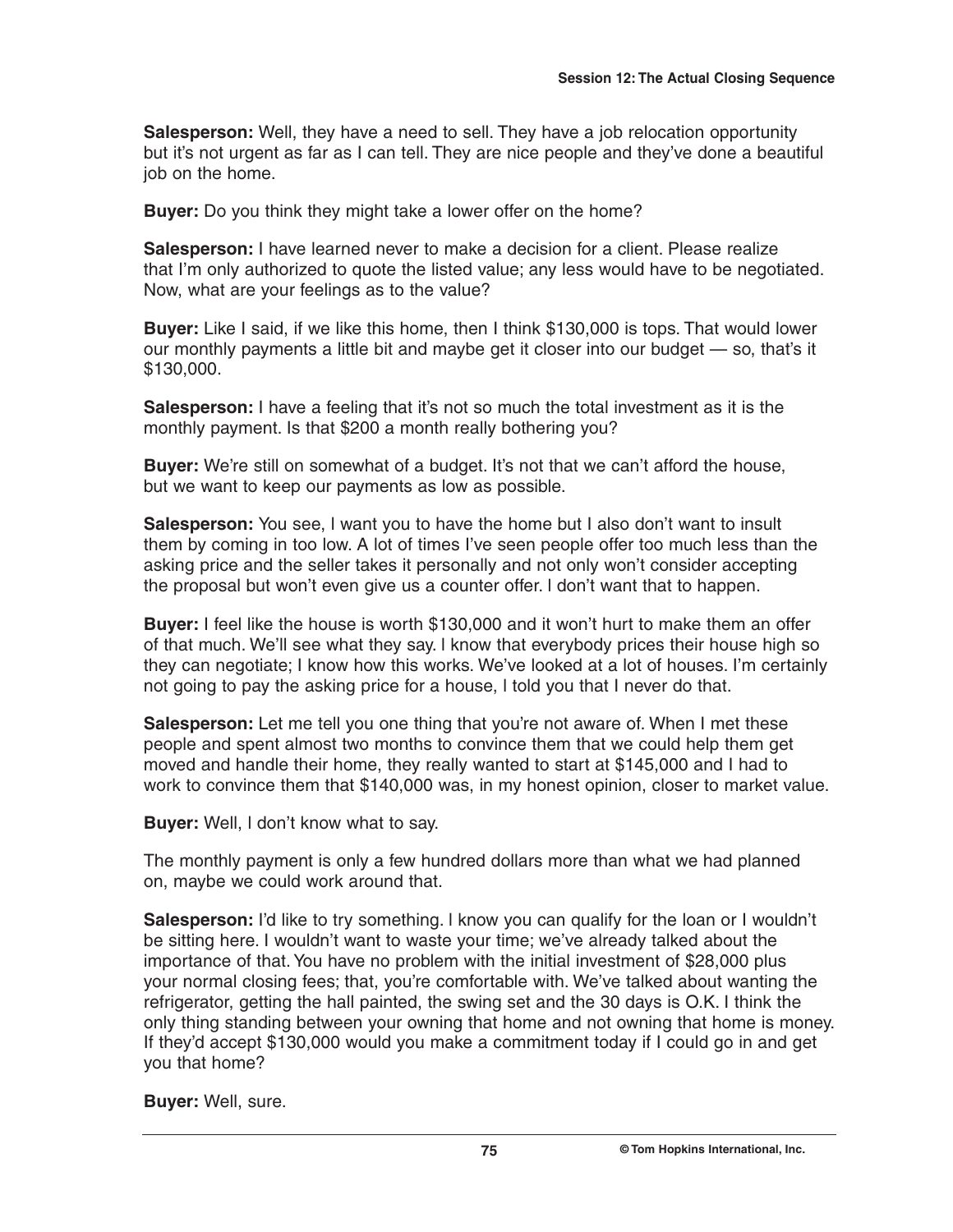#### **Session 12: The Actual Closing Sequence**

**Salesperson:** See, what worries me is now I know you want the home, and if I don't get you the home, I've let you down and I don't want to do that. Tell you what I'd like to do. We're looking at \$9,950.00. That's what you're asking them to come down. Give me a little something more. l want to try to get the home for you. It's a good value and I know there's lots of homes — you can shop around — and if it's meant to be, it's meant to be; I've heard all of that but I've watched Mary in the house; I've watched Andy on the swing set, and I watched you get excited about the home.

**Buyer:** Well, I will admit I'm getting tired of living in an apartment I might go a little bit higher but not too much. I'm pretty firm on the \$130,000.

**Salesperson:** You would be getting a fabulous value, that's why I'm concerned. Give me a little more; I want to get you the home tonight.

**Buyer:** What do you think might get the house, Mr. Hopkins?

**Salesperson:** I know what will get the house tonight, \$139,950 and you're moving in 30 days.

**Buyer:** I tell you what we'll do, \$132,500.00 that's the highest I'll go on the house.

**Salesperson:** I'm going to go to bat for you. All right,this will be the normal conventional financing, 20% initial investment and normal prorations. Now, which do you think would best suit you, a 5% or a 10% deposit?

**Buyer:** No more than 5%.

**Salesperson:** I'll see if they'll accept that. Any preference as to how you take title if I can get you the home?

**Buyer:** Joint tenant.

**Salesperson:** Well, I think I have everything. Tell you what, let me have your approval right here; I'll go to work and get you the home tonight.

**Buyer:** I don't know, honey, what do you think?

Well, he seems positive with that offer, so why don't we try that?

\$130,250.00, right?

**Salesperson:** No, it's \$132,500.00 that's what you're committing to right here.

*Note:* Many buyers and sellers make mathematical mistakes as you will notice here, \$130,250 vs. \$132,500. The \$132,500 is the correct figure. It's very important to double check your math and make sure the buyers and/or sellers are aware of the amount that they are committing to.

**© Tom Hopkins International, Inc. 76**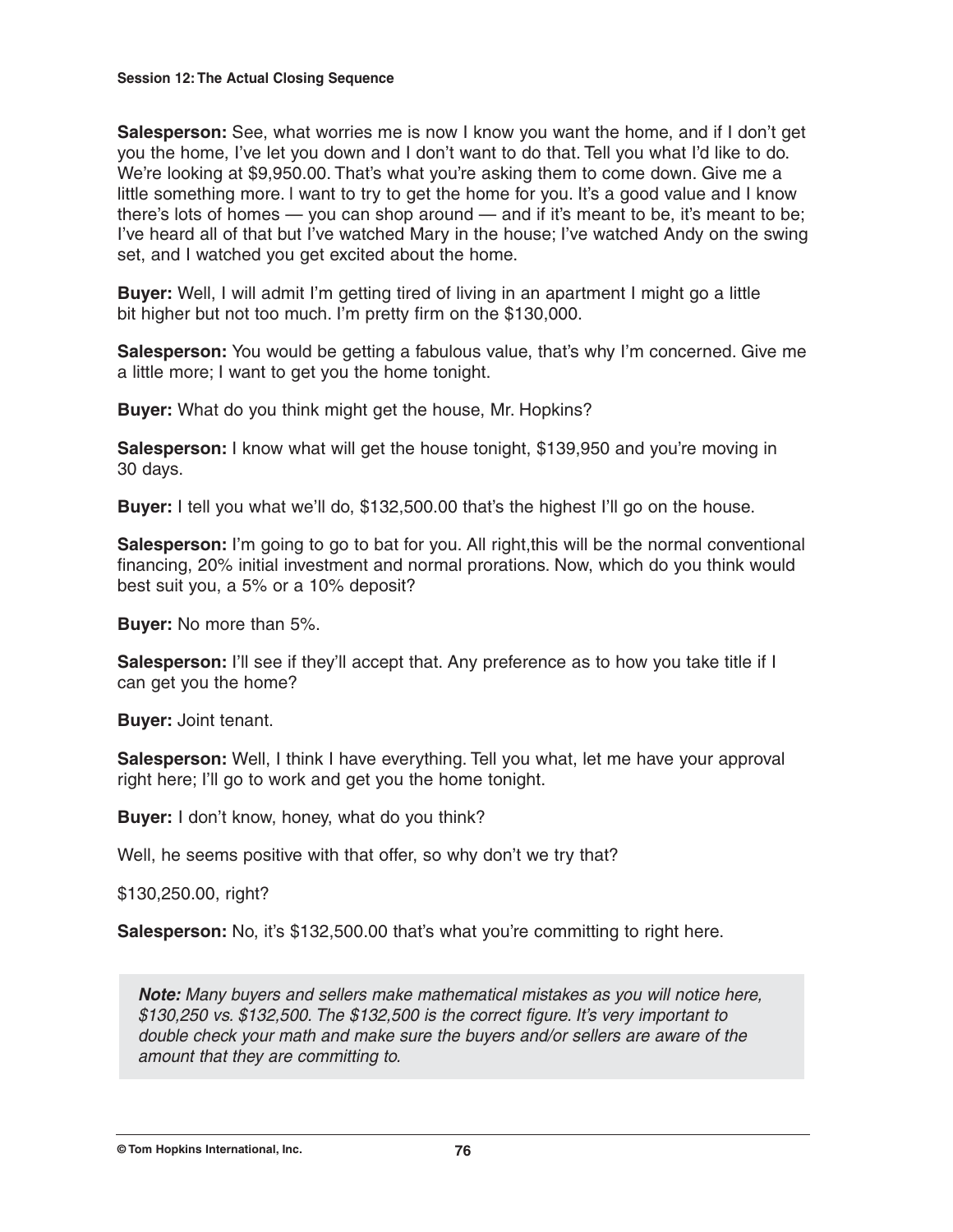**Buyer:** With a 5% down.

**Salesperson:** That would be your deposit. Do you have your checkbook? Why don't you make that out.

Now, if you want to review some things here, this is a standard form. As you noticed, I went ahead and set it up with our title company that we work with. You don't have a preference do you?

**Buyer:** No, it doesn't matter.

**Salesperson:** They're good people. Now, do you want to counsel with some people on insurance?

**Buyer:** Well, of course, I'll talk to my insurance man about the insurance.

**Salesperson:** Why don't you make the check out to our trust account which is Tom Hopkins and Associates and that would be for 5% which is rounded off to \$7,000.00.

**Buyer:** Honey, are you sure you want to do this?

Well, let's try it.

**Salesperson:** Now, keep in mind I have a job ahead of me. I don't want you to get excited because I haven't gotten you the home yet.

**Buyer:** O.K., give him the money.

The date is the 6th.

**Salesperson:** This will be your receipt. Mary, I'll need your approval right here. Now, before you leave, I want you to realize something. I have a lot of work to do tonight and I've had certain things happen when people get involved in a home like this. Sometimes they go home and they get real excited and then I have to call or come by and say that I couldn't do it and then they're very disappointed. I don't want that. Or what else can happen, we can go home and all of a sudden we start getting nervous or worried. I know when I bought my car I got so upset that first night; now, this is normal. We call this a little case of 'buyers' remorse' and I don't want you to worry. This is why I have these little buyers' remorse pills. I know it sounds silly but these are little cinnamon candies and I want you to take a couple of these if you get nervous.

So, I'm going to go over there tonight and do my very best. One thing I'd like to ask. I'd like for you to stay up tonight. I'm going to be there close to their dinner time so I can be over to you as soon as possible. I don't know how many hours I'll be there, so please stay up this evening. I have a job to do but I want to get this taken care of tonight.

I've so enjoyed today and I want you to be happy. I know once you're settled, you will be. So don't worry and, again, thanks for a very nice day.